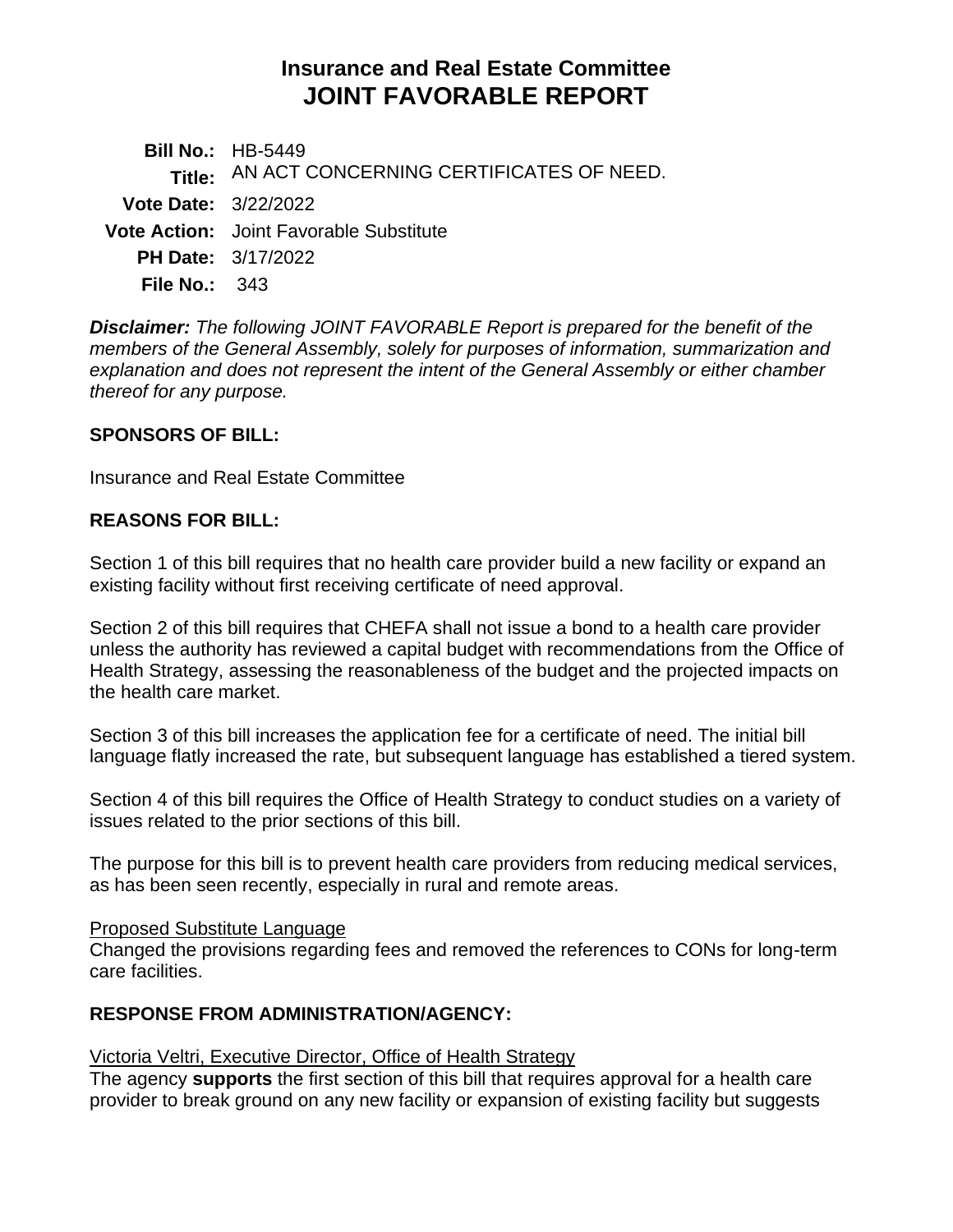defining terminology such as "health care provider" and "breaking ground" as well as making some additional technical language changes.

Additionally, this speaker supports section four, which instructs OHS to study a variety of issues, but suggests that the timeline for their completion be extended.

The agency opposes the second section of this bill that allows CHEFA to "issue bonds to healthcare providers only after CHEFA has reviewed a capital budget with recommendations provided by OHS" because OHS does not have the current resources to review and assess the reasonableness of these budgets and the projected impact to the healthcare market and pricing in the area.

Additionally, this speaker suggests changing section three of this bill to include a tiered fee system based on the size of the facility and/or transaction cost rather than flatly increasing the non-refundable application fee for a Certificate of Need.

#### Jeannette Weldon, Executive Director, CHEFA

This quasi-public agency **opposes** this legislation and requests that section two be eliminated in its entirety from the bill. CHEFA's role is to provide financing to nonprofit entities and its staff's expertise focuses on assessing financing options and creditworthiness and thus does not have the expertise or ability to assess broad health care industry impacts or impacts on consumer pricing.

### **NATURE AND SOURCES OF SUPPORT:**

Janet Bellamy Sue Stern Dennis O'Brien Susan Eastwood, Board Member, Permanent Commission on the Status of Women in **Connecticut** Jonathan Gonzalez-Cruz, Health Care Organizer, Connecticut Citizen Action Group Health Equity Solutions Lynne Ide, Director of Program & Policy, Universal Health Care Foundation of Connecticut Arvind Shaw, CEO, Generations Family Health Center These speakers **support** the bill because they are concerned about access to quality health care especially for remote areas of the state and those of lower means.

Rep. Michelle Cook

Rose Reyes, Councilor, Windham Town Council

Rep. Susan Johnson

These speakers **support** this bill because several hospitals recently have unilaterally decided to terminate services ranging from surgery, substance abuse, and maternity services without a Certificate of Need approval. Although hospitals receive fines for this practice from the Office of Healthcare Strategy, it has proved to not be an effective deterrent.

#### Coventry Town Council

Lisa Thomas, Chairwoman, Coventry Town Council

These speakers **support** this legislation because several hospitals near the Coventry area have reduced services and are sending patients long distances to seek care. Coventry